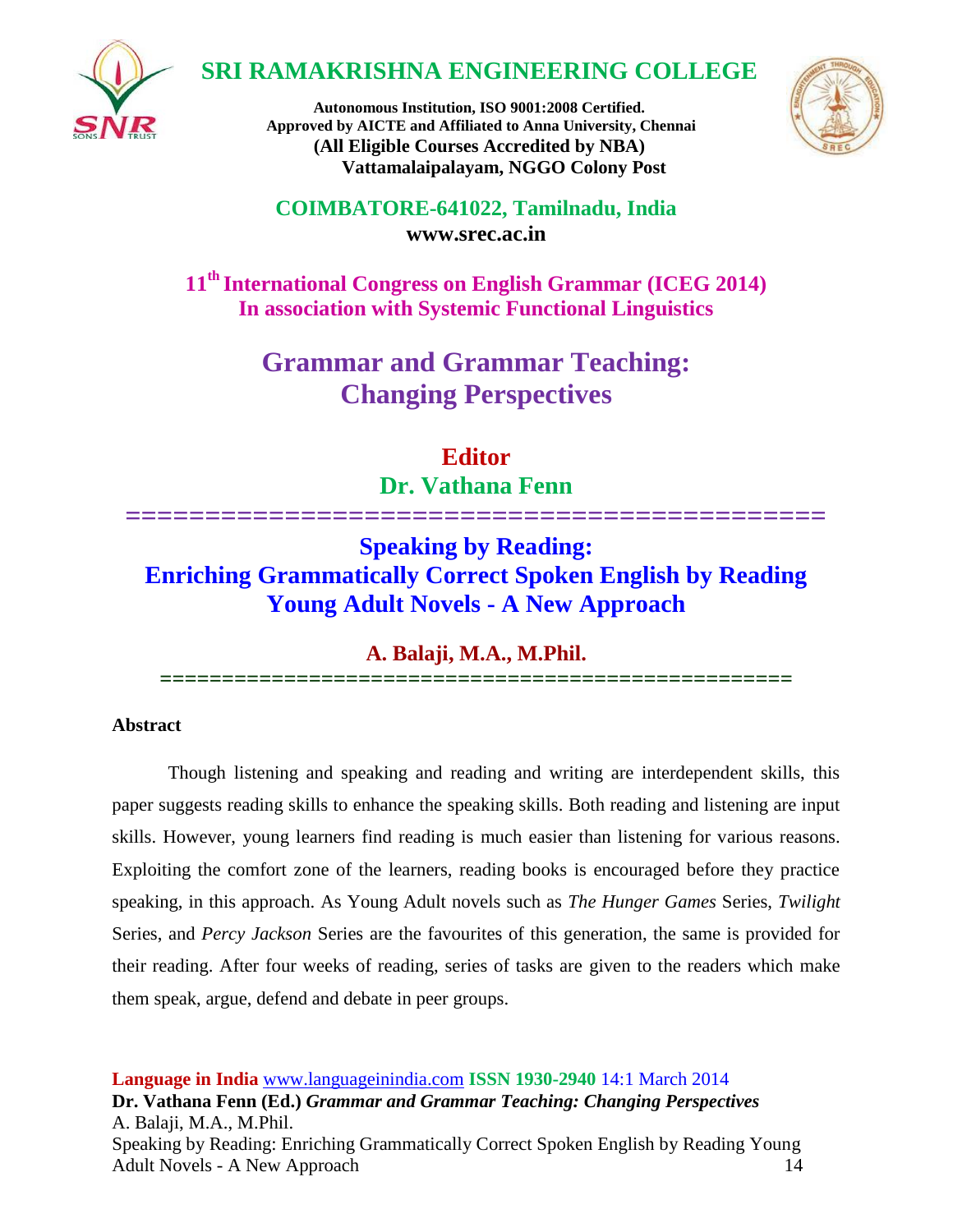For the purpose of engaging slow bloomers as well as fast learners, the task is divided into three levels. In the first level, learners who are slow bloomers and who are new to reading English books other than text books are given short stories. After reading them, a questionnaire is given to answer. Learning new words and phrases are given importance and practices involving pronouncing new words and phrases are given in this stage. In the second level, *Harlequin* romantic novels which are not more than 90 pages are given to the students. They are expected to finish them in a week or two. Then, they are asked to pick up conversations which may be used in one's day-to-day life. Social greetings, questions and responses to them are picked up and practiced in mock discourse activities. In the third stage, the Young Adult novels such as *The Hunger Games* series are given to the students and they are expected to finish them in four weeks. Then, they are given tasks like Role-play, interviews and 'What IF' situations which demand them to understand, analyze and respond to the given questions. This will make them speak unconsciously and may increase their fluency and accuracy.

## **Key Words: Speaking Skills, Reading Skills, Grammar Skills**

#### **Preparation and Choice of Words**

One's literacy, competency and even credibility are assessed by the choice of words he employs. Hence, employing error free sentences, especially grammatically correct sentences, while speaking, is of much importance as it gives brevity and clarity to the listeners. The sole purpose of communication itself is not just expressing one's ideas and needs, but also receiving appropriate response from the other side. This is the reason why Mark Twain jokingly said that *it usually takes him more than three weeks to prepare an impromptu speech*. That's why, it becomes vital to (use innovative ways to) make students speak in good English. This task is definitely a daunting one.

#### **Inter-dependent Skills**

LSRW – Listening skills, Speaking Skills, Reading Skills and Writing Skills are interdependent skills; listening nurtures speaking skills and reading helps one to write better.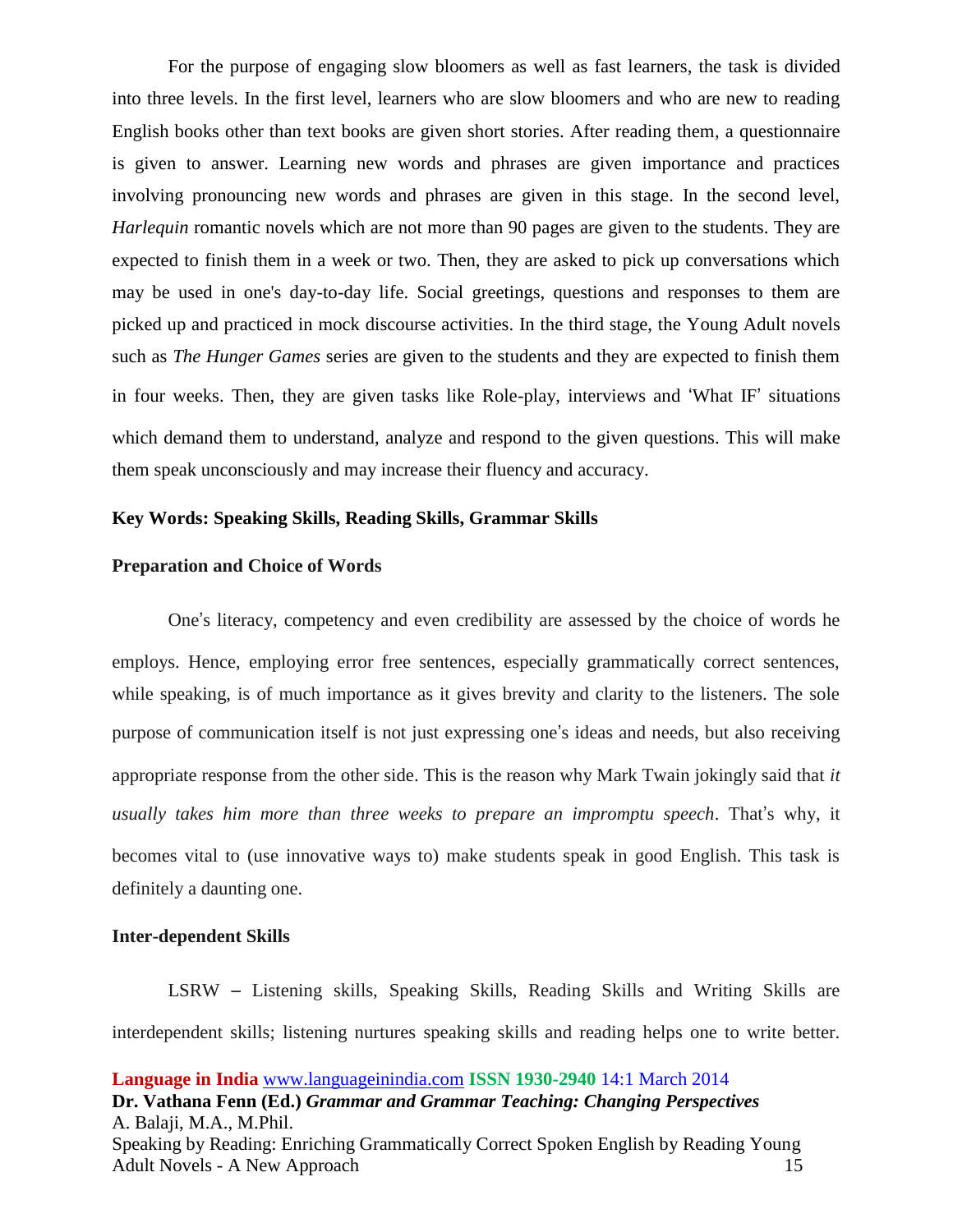However, this paper aims at hypothesizing that reading skills could be incorporated to nurture speaking skills, particularly to get this desired result - accuracy. It is wisely said that one should think before he speaks, but should read before he starts thinking. Mem Fox in her book Reading Magic: Why Reading Aloud to Our Children Will Change Their Lives Forever aptly points out that "*When I say to a parent, "read to a child", I don't want it to sound like medicine. I want it to sound like chocolate*."

#### **Interesting Materials for Reading**

In a college or a school, making students read materials which aren't interesting to them is a fruitless exercise. Hence, it is recommended that the young adults should be encouraged to read novels such as Twilight Series, Percy Jackson Series and Harry Potter Series which have common young adult themes such as coming of age, hindrances in assimilation in community, teenage love and magic. These materials will interest the high school and college students alike, and thus, it will make reading a pleasurable act and edutainment. They will identify themselves in the characters and situations of the plot and immerse themselves in deep reading.

#### **Experiment**

The entire experiment should be involved in three different activities: Pre –Reading Activities, While-Reading Activities, and Post-Reading Activities. After their reading, a series of activities which involves either listening and responding or speaking are recommended. The teacher should ensure that every individual actively participates in the activities and completes his assigned works. Students should be discouraged to use notes for speaking after their maiden speeches. This activity should be split into two major phases: first phase is forming a pair of two individuals who are comfortable and delivering their speech to each other; in the second phase the individuals should deliver their speeches to a group.

#### **I. Pre-Reading Activities**

a. **Identification:** The teachers should ask their students which author, themes or novels that are made into movies interest them enough to read. In case if a student is completely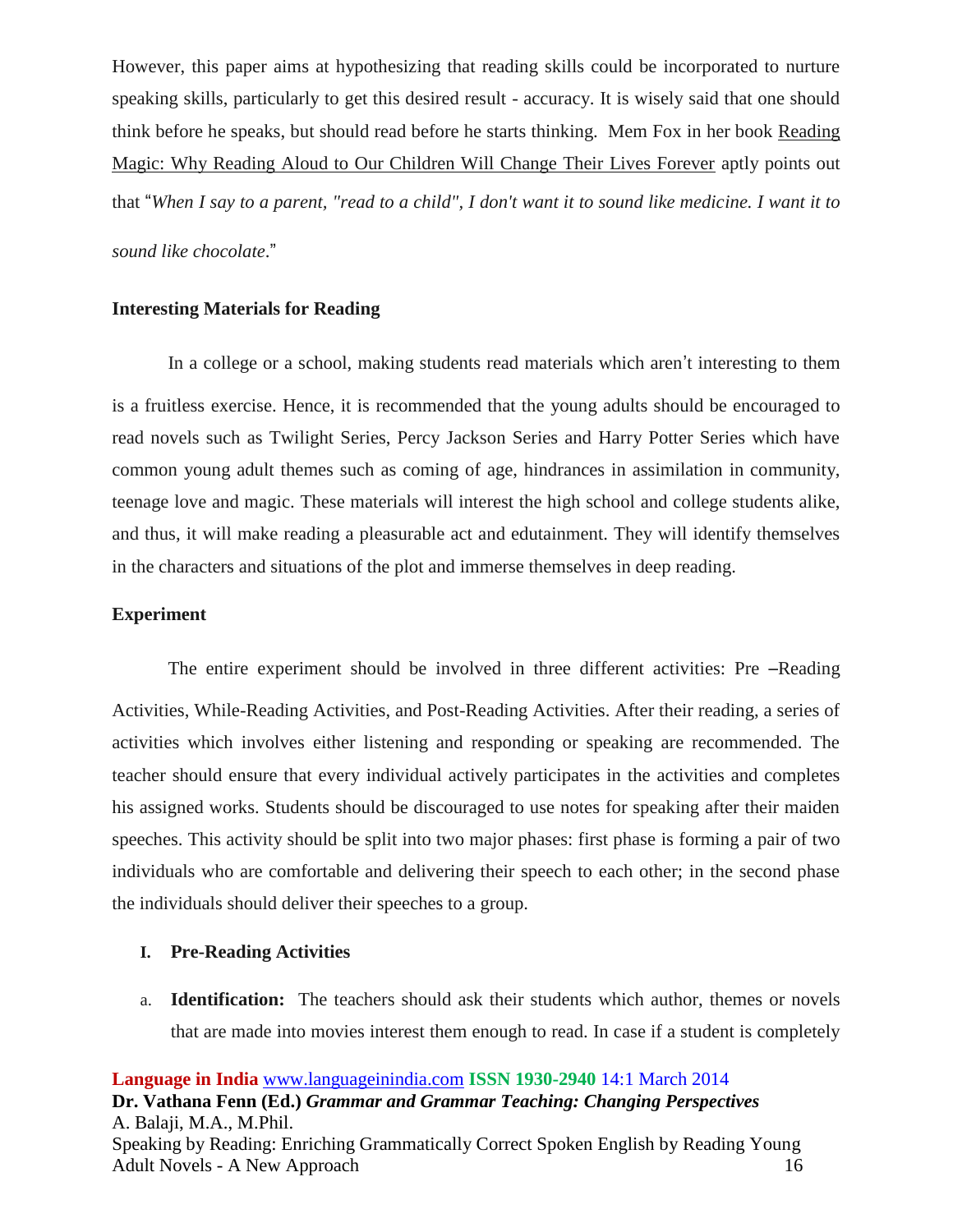unaware of the young adult novels and novelists, then, their friends can select a novel for them and they must be tasked to help them in their reading as well.

b. **Providing background information:** The teacher should give a PPT presentation or handouts of the background information of the novel to the students. One short paragraph of the plot, names of the characters, author's history and reception of the novel can be shared with the students to spike their interests.

## **II. While-Reading Activities**

- a. **Silent Reading:** The student should read his intended book silently. If one has doubts regarding new words or phrases he or she should be allowed to refer to the dictionary or internet. One should not be pressurized by being given deadlines to finish a book. It is to be expected that some students may be slow readers. Instead of insisting on time, thorough understanding of the text should be emphasized.
- b. **Loud Reading:** After silent reading, either the teacher or a volunteer should initiate loud reading among the students who chose the same novel. During this exercise, students must understand the pronunciation, meaning and context of the words that are uttered.
- **c. Making Predictions:** In between the reading, a marked area should be given to the students and they are to be given a task of what may happen next. Initially, they may be given three choices to select, and at the end of their reading of their intended book they must be tasked to come up with their own, innovative predictions of what may happen next.

# **III. After Reading Activities**

- **a. Building Vocabulary:** After reading, students should be asked to enlist the new words they have come across. Further, they should be tasked to explain the usage in the given context and other examples or instances.
- **b. Finding You in Them:** After the reading, students are asked to identify the feelings they shared with the characters in the novels and enlist them. They are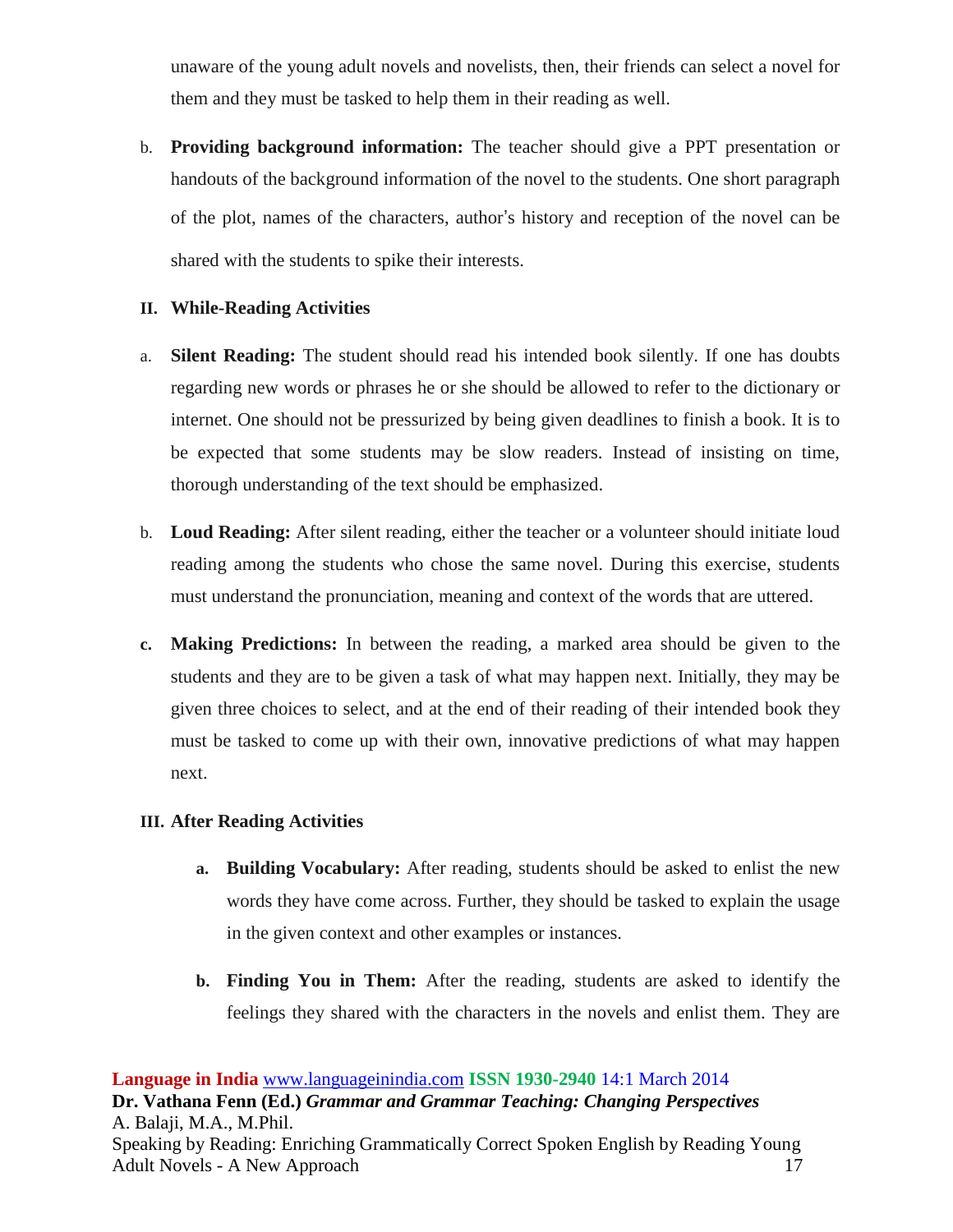further tasked to find some scenarios where they found themselves in. Then they should explain them to their pair or team members.

- **c. Playing What-If:** After reading, students are given some of the scenes of the novels and are asked what will happen if the given incident is reversed or some new dimensions or aspects are added. They should come with creative altercations for the given story.
- **d. Compare and Contrast:** After reading two Young Adult novels with similar themes, students are tasked with finding similarities and dissimilarities between the given novels. For example, finding similarities and dissimilarities between Harry Potter and Artemis Fowl.
- **e. Role Play:** After reading, the student should assume a character of the intended novel. His or her partner or the teammates will ask the character a series of questions regarding the incidents of the novel revolving around the character. The student should defend, explain and clarify the doubts of the team.
- **f. Identify speech patterns and imitate:** After reading, students are asked to identify common speech patterns such as invitations, salutations, asking questions and answering politely from the given book. Then they are asked to indulge in an imaginary conversation using the gained knowledge.

## "*If we encounter a man of rare intellect, we should ask him what books he reads,*" said

Ralph Waldo Emerson. As reading makes a perfect man, it is sensible that one should read to speak his mind. Speaking grammatically correct sentences will induce confidence in the early public speaker and will persuade the listeners to give due attention he deserves. Reading may not result in speaking in the early stage of learning a new language; however, to put it in Walt Disney's words "We keep moving forward, opening new doors, and doing new things, because

we're curious and curiosity keeps leading us down new paths."

**Language in India** [www.languageinindia.com](http://www.languageinindia.com/) **ISSN 1930-2940** 14:1 March 2014 **Dr. Vathana Fenn (Ed.)** *Grammar and Grammar Teaching: Changing Perspectives* A. Balaji, M.A., M.Phil. Speaking by Reading: Enriching Grammatically Correct Spoken English by Reading Young Adult Novels - A New Approach 18

===================================================================